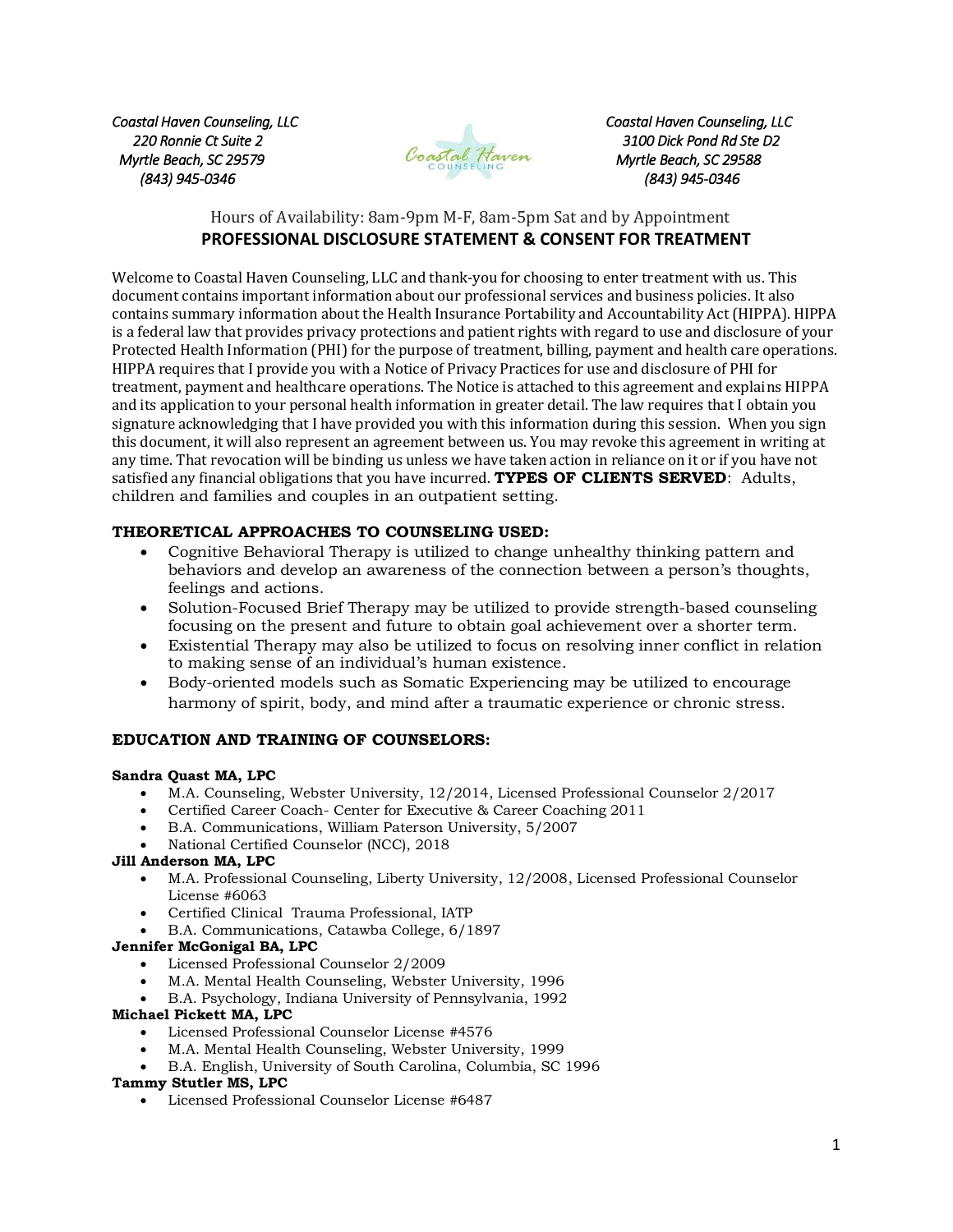- M.A. Counseling, Webster University, 8/2014
- B.S. Rehab Counseling, West Virginia University, 2009

#### **Sheena Gaddis MA, LISW-CP**

- LISW-CP License #12344
- M.A. Social Work, Fayetteville State University, 5/2008
- B.S. Criminal Justice, Fayetteville State University, 5/2004

#### **Wendy Talbert MEd, LPC**

- Licensed Professional Counselor, 2002, License # 3981
- Master of Education in Counselor Education, University of South Carolina, 1991
- B.S. Elementary Education, Frances Marion, 1985

**SERVICES:** Therapy is a relationship between people that works in part because of clearly defined rights and responsibilities held by each person. This framework helps to create the safety to take risks and the support to become empowered to make changes in one's life. As a client in psychotherapy, you have certain rights and responsibilities that are important for you to know about. There are also legal limitations to those rights that you should be aware of. As your therapist, we have corresponding responsibilities to you. These respective rights and responsibilities are described in the following section. Psychotherapy has both benefits and risks. Risks sometimes include experiencing uncomfortable feelings such as sadness, guilt, anxiety, anger, frustration, loneliness and helplessness. Psychotherapy often requires discussing unpleasant aspects of your life. However psychotherapy has been shown to have benefits for individual who undertake it such as reduction in experience of discomfort and increased satisfaction in interpersonal relationships, greater intra personal awareness and insight, increased skills for managing stress and resolutions to specific problems. There are no guarantees about outcomes. Psychotherapy requires active effort on your part. In order to be the most successful, you will have to work on things that we discuss outside of sessions. The first session and possible few subsequent sessions will involve a comprehensive assessment of your needs. We will then be able to offer some initial impressions of what our work might include. At that point we will discuss your treatment goals and create an individualized treatment plan, if you decide to continue. You should evaluate this information as well as your own assessment about whether you feel comfortable working with us. Therapy involves a commitment of time, money and effort so you should be careful about the therapist that you select. We will discuss any questions you have about interventions or procedures as they arise.

**APPOINTMENTS:** We normally conduct an assessment that will last for one to two sessions. During this time we can decide if we are the best person to provide the services you need in aiding you to meet your treatment goals. The initial assessment session lasts approximately 53-60 minutes. After assessments has been completed, we usually schedule individual and/or family sessions for 53-60 minutes. Clients are generally seen weekly or more or less frequently as needed or agreed upon. You may discontinue treatment at any time. The time scheduled for your appointment is assigned to you and you alone. We request that you provide 24 hours of notice if you must cancel or reschedule a session. You will be charged \$60 for a missed appointment, if not cancelled within 24 hours. It is important to note that most insurance companies do not provide reimbursement for missed sessions. You are responsible for attending appointments on time, and if you are late your appointment will still likely need to end on time.

**TERMINATION OR REFERRAL:** A client has the right to terminate services at any time by notifying us by phone or by mail, anytime for any reason. This can be done verbally or in writing. When additional counseling is needed, a referral can be made, upon request. The therapist may terminate sessions with a client if: Client is not progressing, If clients missed 3 sessions, If the therapist feels they are at risk of harm, If the client's needs are outside of the scope and specialty of the therapist, For non-payment of services in a prompt manner. **GREIVANCE AND COMPLIANT CONTACT:** South Carolina Dept of Labor, Licensing & Regulation 110 Centerview Dr. P.O. Box 11329 Columbia, SC 29211-1329 Telephone: (803) 896-4470 Fax: (803) 896-4656

**PROFESSIONAL RECORDS:** We are required to keep appropriate records of therapy services that we provide. Your clinical file consists of legal forms such as this form and your HIPPA notification form, a record of visits and payments, assessment results, individual plan of care, progress summaries, and copies of electronic communications and progress notes. These progress notes will contain enough information about you to justify treatment or support recommendations. Although psychotherapy often includes discussion of sensitive and private information, normally very brief records are kept noting your presence, what was done in session and a general mention of topics discussed. You have a right to look at your chart contents, and copies will be made available to other providers with your written consent for a fee. Your records will be maintained in a secure location in the office. In the event of the death or incapacitation of Sandra Quast, owner of Coastal Haven Counseling, LLC, her Professional Executor as stated in her Professional will, may take control of records and contact clients to make referrals for your benefit.

**FEES:** Currently our standard fees are as follows: An initial assessment is \$120-\$160. Individual or family sessions lasting 53-60 minutes are charged \$100-\$120. All payments are due at the time services are rendered and can be in form of cash, local personal check or credit card (Visa, MasterCard, Discover or American Express). There will be a \$35.00 fee for checks that are returned for insufficient funds.

**INSURANCE:** We are on several insurance panels, which means that we are considered an "in-network provider" for those specific panels. For other insurances, we are an "out-of-network provider. "If you expect to use insurance to provide coverage for counseling services, please check your current coverage carefully. Call the phone number on the back of your card and ask about your mental health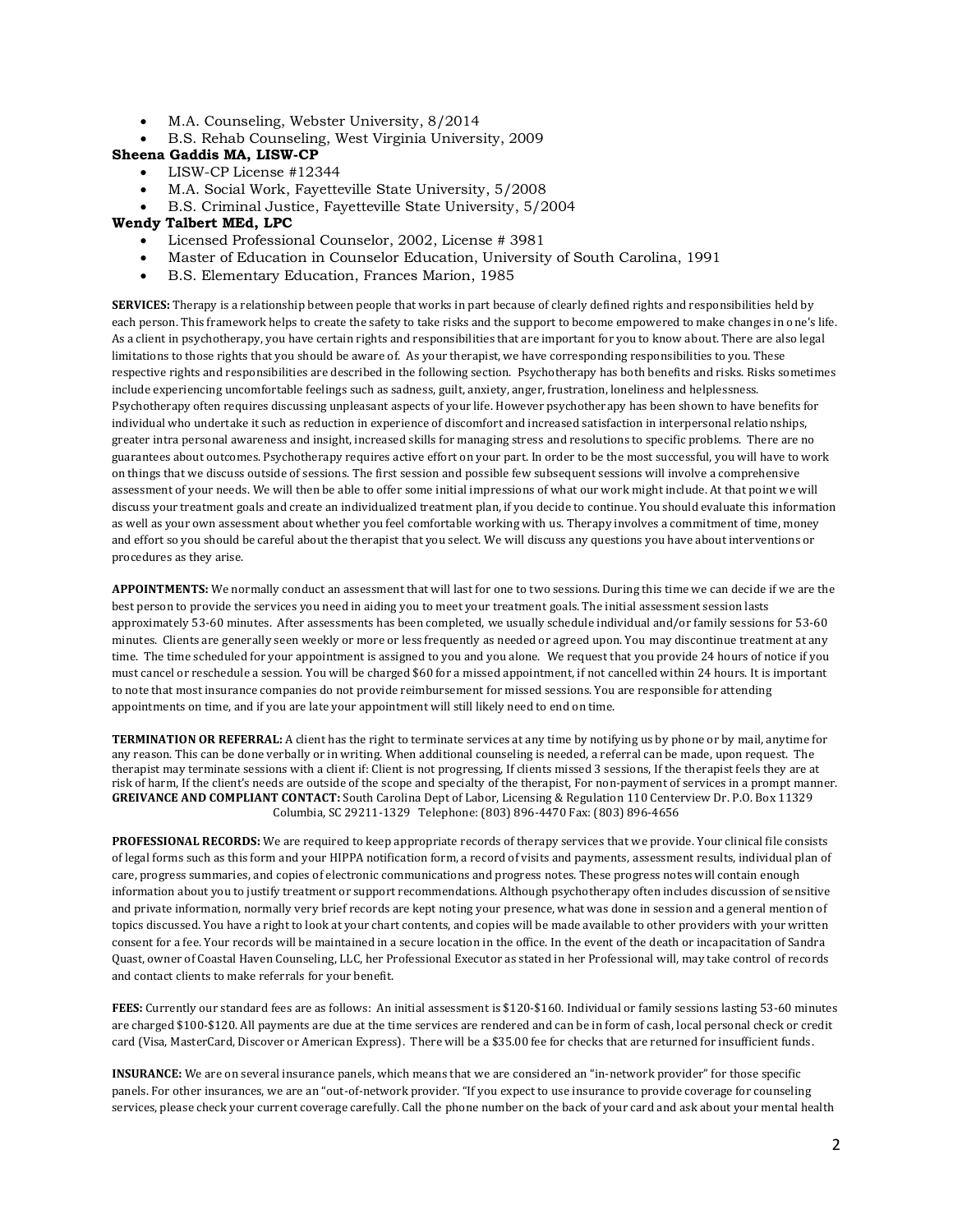benefits. Some insurance companies will pay a reduced amount toward services provided by an out-of-network provider. To check on what is covered by your insurance company, it is recommended that you ask your insurance carrier the following questions: 1. Do I have mental health benefits? 2. What is my deductible? 3. Do I have a co-insurance and co-pay and what are these amounts? 4. How many sessions per calendar year does my plan cover? 5. Is Coastal Haven Counseling, LLC on your list of current providers? 6. If the question to no. 5 is no, you may want to ask how much is paid for an out-of-network provider. 7. Do I need a pre-authorization number for sessions to be covered? 8. Is family therapy covered on my plan? If you exceed the amount of sessions that are covered or deemed medically necessary then we must discuss options of paying out of pocket or sessions or discontinuing therapy. Remember that you are responsible or full payment of fees.

**CONFIDENTALITY:** The confidentiality of all communications between a client and a therapist is generally protected by law and us as your therapists cannot and will not tell anyone else what you have discussed or even that you are in counseling services without your written permission. In most situations we can only release information about your treatment to others if you sign a written authorization form that meets certain legal requirements imposed by HIPPA. With the exception of certain situations described below, you have the right to confidentiality of your therapy. You may request that information be shared with whomever you choose and you may revoke that permission at any time. There are some exceptions to confidentiality in which we are legally bound to take action even though that requires revealing some information about a client's treatment. If at all possible, we will make every effort to attempt to inform you when these will have to be put into effect. The legal exceptions to confidentiality include but are not limited to the following: 1. If there is good reason to believe you are threatening serious bodily harm to yourself or others. If we believe a client is threatening serious bodily harm to another we may be required to take protective action which may include notifying the potential victim, notifying the police or seeking appropriate hospitalization. If a client threatens to harm him/herself or another we may be required to seek hospitalization for the client or contact family members or others who can provide protection. 2. If there is good reason to suspect or evidence of abuse or neglect toward children, the elderly or disabled persons. In such a situation, we are required by law to file a report with the appropriate state agency. 3. In response to a court order or where otherwise required by law. 4. To the extent necessary to make a claim on delinquent account via collection agency. 5. To the extent necessary for emergency medical care to be rendered. 6. When your insurance company is involved, such as making a claim, insurance audits, case reviews or appeals. 7. In a natural disaster whereby protected records may be exposed. 8. For professional supervision consultation purposes. **Policy on restraints and seclusion:** We do not use restraints or seclusion interventions in this practice. If someone on the premises believes their physical safety to be threatened, the police will be called and a report made.

**CONFIDENTIALITY OF E-MAIL, CELL PHONE, TEXT AND FAXES COMMUNICATION:** It is very important to be aware that e-mail or cell phone communication or texting can be relatively easily accessed by unauthorized people and hence the privacy and confidentiality of such communication can be compromised. E-mails in particular are vulnerable to such unauthorized access due to the fact that servers have unlimited and direct access to all e-mails that may go through them. Faxes can easily be sent erroneously to the wrong address. Please notify us at the beginning of treatment if you decide to avoid or limit in any way the use of all of the above mentioned communication devices. Please do not use e-mail or faxes in the case of an emergency.

**CONSENT FOR TREATMENT:** Client acknowledges that I have received, have read or have had read to me (if requested), and understand information provided to me about the therapy I am considering and have asked and had answered any questions regarding treatment. I do hereby seek and consent to take part in the treatment by the therapist named below. I understand that developing a treatment plan with this therapist and regularly reviewing our work toward meeting the treatment goals are in my best interest. I agree to play an active role in this process. I understand that no promises have been made as to the results of the treatment or any of the procedures provided by this therapist. I understand sexual and/or romantic counselor interactions or relationships with current clients, their romantic partners, or their family members are prohibited. (American Counseling Association Code of Ethics, 2014; A.5.a) I am aware that I may stop my treatment with this therapist at any time. The only services that I will be responsible for paying are the services that I have already received. I understand that I may lose other services or may have to deal with other consequences if I stop treatment. I know that I must cancel a scheduled appointment within at least 24 hours before the time of the appointment. I understand that if I do not cancel or come to a scheduled appointment, I will be charged for that appointment. I am aware that a third party payer/insurance company may be given information about the types, costs, dates and providers of any services I receive. This form authorizes Coastal Haven Counseling, LLC and contracted therapists to release information from my/the patient's records maintained while I was treated by this provider. This information may include but is not limited to intake summaries, clinical records, summaries, treatment plans, diagnoses, progress, recommendations, discharge summaries and other clinical documents. HIV- related information and drug and alcohol information contained in these records will be released in these records under this consent unless indicated here. \_\_\_\_\_ do not release. This information may be sent to a third party payer or its agents and is needed for the following purposes: -Receiving health insurance benefits, reimbursements, payments for services and other similar services. Re-disclosure or re- transfer of these records is expressly prohibited and such re-disclosure may subject you to civil and criminal liability. Federal and State laws restrict the use of the information to criminally investigate or prosecute any alcohol or drug abuse patient.

My signature below authorizes the payment directly to Coastal Haven Counseling, LLC of benefits payable under our policy. I understand that such payments will be credited to my account with this provider. I further understand that I am financially responsible to this provider for charges not covered or reimbursed by my policy, up to the fee the provider has agreed to accept.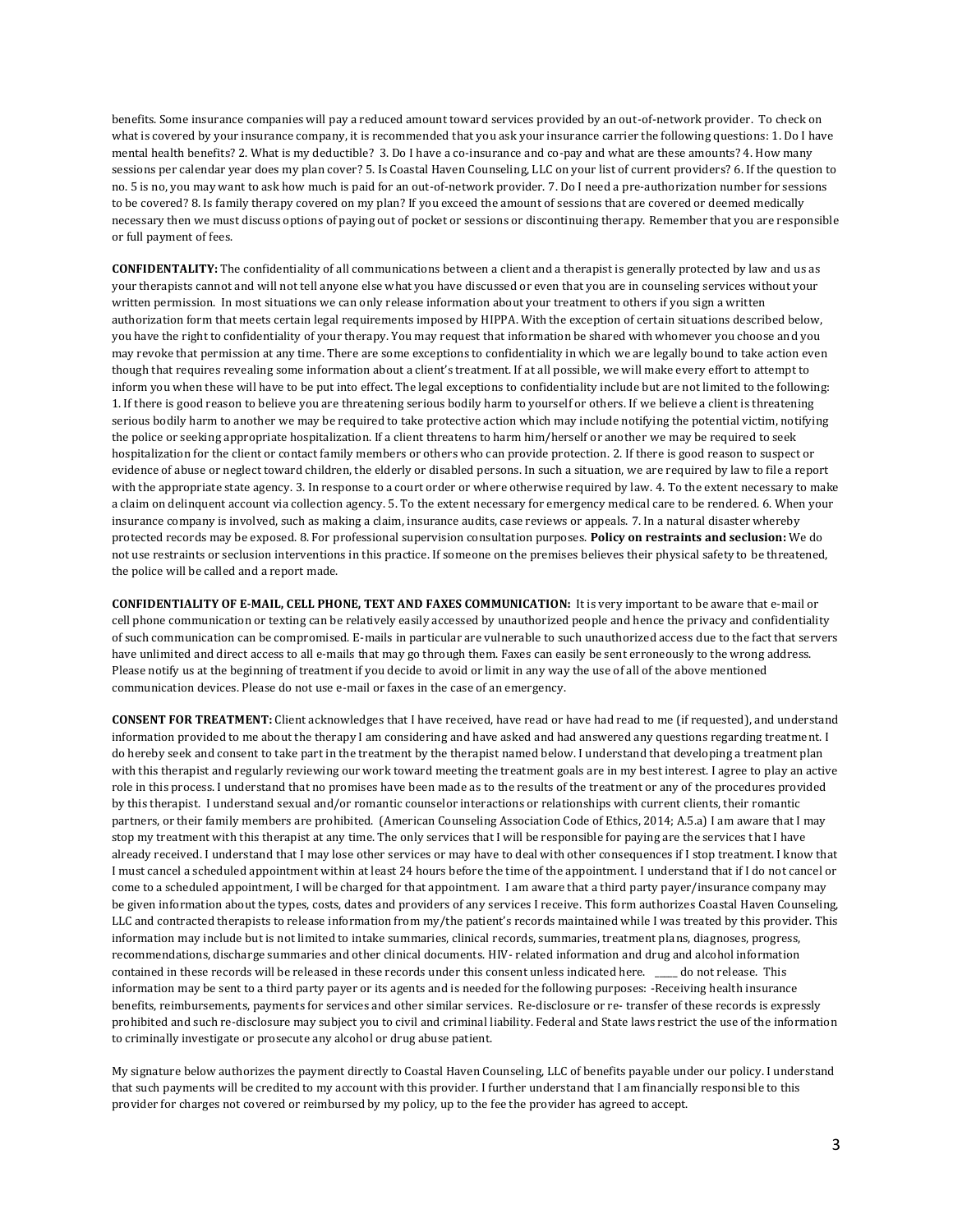I affirm that everything in this form that was not clear has been explained to my satisfaction.

| <b>Print Client</b><br><b>Name</b> | наш  | Dal |
|------------------------------------|------|-----|
|                                    |      |     |
| Signature of<br>Therapis           | Date |     |

**YOUR INFORMATION. YOUR RIGHTS. OUR RESPONSIBITLIES:** This notice describes how medical information about you may be used and disclosed and how you can get access to this information. Please review it carefully. **YOUR RIGHTS** When it comes to your health information, you have certain rights. This section explains your rights and some of our responsibilities to help you. You can ask to see or get an electronic or paper copy of your medical record and other health information we have about you. We will provide a copy or a summary of your health information, usually within 30 days of your request. We may charge a reasonable, cost-based fee. You can ask us to correct health information about you that you think is incorrect or incomplete. We may say "no" to your request, but we'll tell you why in writing within 60 days. You can ask us to contact you in a specific way (for example, home or office phone) or to send mail to a different address. You can ask us not to use or share certain health information for treatment, payment, or our operations. We are not required to agree to your request, and we may say "no" if it would affect your care. If you pay for a service or health care item out-ofpocket in full, you can ask us not to share that information for the purpose of payment or our operations with your health insurer. We will say "yes" unless a law requires us to share that information. You can ask for an accounting of the times we've shared your health information for six years prior to the date you ask, who we shared it with, and why. We will include all the disclosures except for those about treatment, payment, and health care operations, and certain other disclosures (such as any you asked us to make). We'll provide one accounting a year for free but will charge a reasonable, cost-based fee if you ask for another one within 12 months. You can ask for a paper copy of this notice at any time, even if you have agreed to receive the notice electronically. We will provide you with a paper copy promptly. If you have given someone medical power of attorney or if someone is your legal guardian, that person can exercise your rights and make choices about your health information. We will make sure the person has this authority and can act for you before we take any action. File a complaint if you feel your rights are violated. You can complain if you feel we have violated your rights by contacting us using the information on page 1. You can file a complaint with the U.S. Department of Health and Human Services Office for Civil Rights by sending a letter to 200 Independence Avenue, S.W., Washington, D.C. 20201, calling 1-877-696-6775, or visiting www.hhs.gov/ocr/privacy/hipaa/complaints/. We will not retaliate against you for filing a complaint. **YOUR CHOICES** For certain health information, you can tell us your choices about what we share. If you have a clear preference for how we share your information in the situations described below, talk to us. Tell us what you want us to do, and we will follow your instructions. In these cases, you have both the right and choice to tell us to: Share information with your family, close friends, or others involved in your care. Share information in a disaster relief situation. If you are not able to tell us your preference, for example if you are unconscious, we may go ahead and share your information if we believe it is in your best interest. We may also share your information when needed to lessen a serious and imminent threat to health or safety.

In these cases we never share your information unless you give us written permission: Marketing purposes, Sale of your information, **OUR USES AND DISCLOSURES** How do we typically use or share your health information? We typically use or share your health information in the following ways: We can use your health information and share it with other professionals who are treating you. For example: A doctor treating you for an injury asks another doctor about your overall health condition. To run our organization. We can use and share your health information to run our practice, improve your care, and contact you when necessary. Example: We use health information about you to manage your treatment and services. To bill for our services. We can use and share your health information to bill and get payment from health plans or other entities. Example: We give information about you to your health insurance plan so it will pay for your services. How else can we use or share your health information? We are allowed or required to share your information in other ways – usually in ways that contribute to the public good, such as public health and research. We have to meet many conditions in the law before we can share your information for these purposes. For more information see:

ww.hhs.gov/ocr/privacy/hipaa/understanding/consumers/index.html. To help with public health and safety issues. We can share health information about you for certain situations such as: •Preventing disease, •Reporting suspected abuse, neglect, or domestic violence, •Preventing or reducing a serious threat to anyone's health or safety. We can use or share your information for health research. To comply with the law. We will share information about you if state or federal laws require it, including with the Department of Health and Human Services if it wants to see that we're complying with federal privacy law. To work with a medical examiner or funeral director. We can share health information with a coroner, medical examiner, or funeral director when an individual dies. To address workers' compensation, law enforcement, SSI, disability and other government requests. We can use or share health information about you: For workers' compensation claims, For law enforcement purposes or with a law enforcement official, For special government functions such as military or national security and presidential protective services, To respond to lawsuits and legal actions. We can share health information about you in response to a court or administrative order, or in response to a subpoena. **OUR** 

**RESPONSIBILITIES**: We are required by law to maintain the privacy and security of your protected health information. We will let you know promptly if a breach occurs that may have compromised the privacy or security of your information. We must follow the duties and privacy practices described in this notice and give you a copy of it. We will not use or share your information other than as described here unless you tell us we can in writing. If you tell us we can, you may change your mind at any time. Let us know in writing if you change your mind. For more information see: www.hhs.gov/ocr/privacy/hipaa/understanding/consumers/noticepp.html.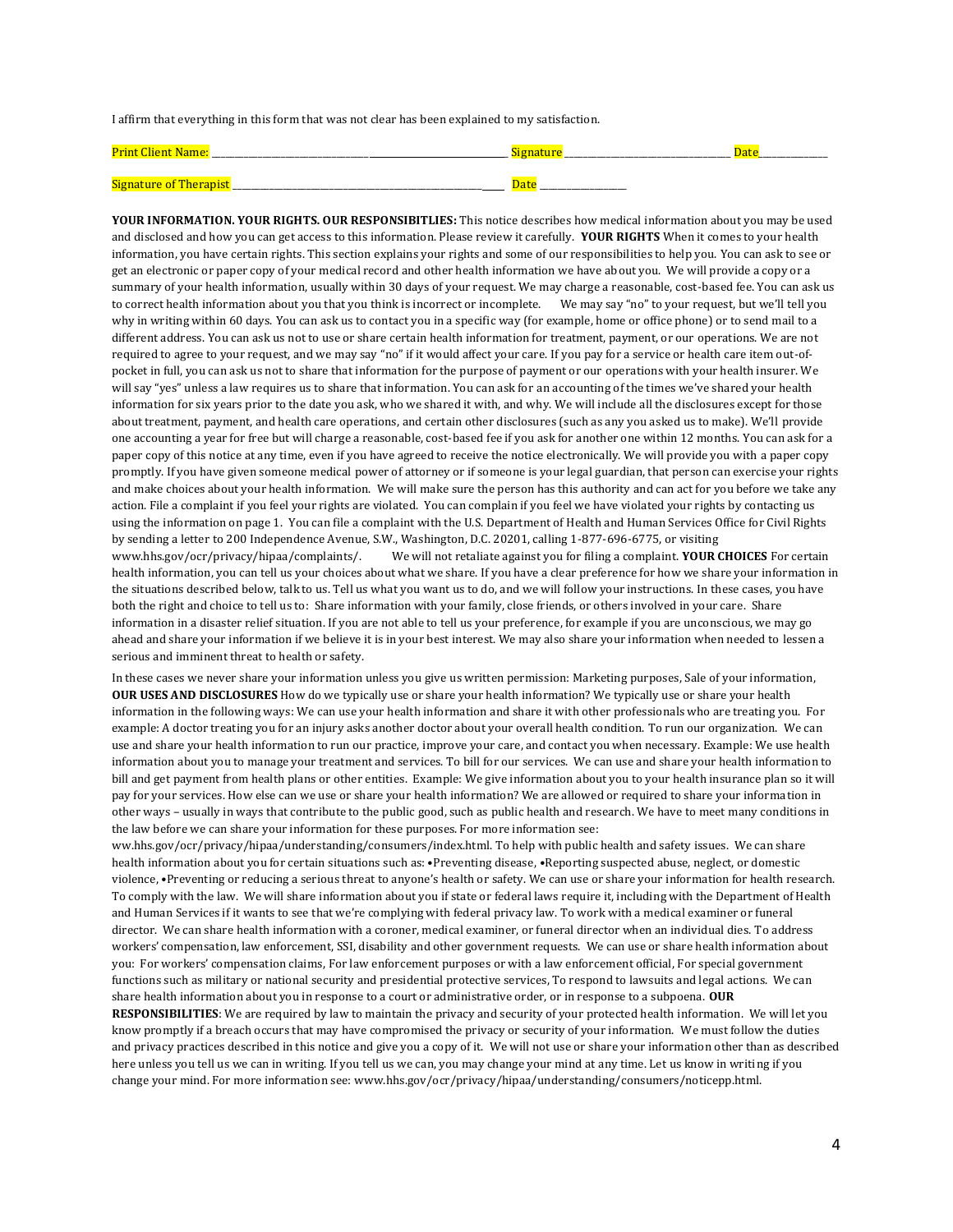**Changes to the Terms of this Notice:** We can change the terms of this notice, and the changes will apply to all information we have about you. The new notice will be available upon request, in our office, and on our web site. Other Instructions for Notice: • Effective Date of this Notice – 3/1/2017 • Name or title of the privacy official Sandra Quast, MA, LPC (843) 945-0346. The Privacy Rule requires therapist to describe any state or other laws that require greater limits on disclosures. For example, "We will never share any substance abuse treatment records without your written permission. If your entity is part of an OHCA (organized health care arrangement) that has agreed to a joint notice, use this space to inform your patients of how you share information within the OHCA (such as for treatment, payment, and operations related to the OHCA). Also, describe the other entities covered by this notice and their service locations. For example, "This notice applies to Sandra Quast, LPC, Coastal Haven Counseling, LLC and other practitioners enrolled as private contract labor under group entity.

**NOTICE OF PRIVACY PRACTICES of COASTAL HAVEN COUNSELING, LLC:** Effective date: March 1, 2017 THIS NOTICE DESCRIBES HOW MEDICAL INFORMATION ABOUT YOU MAY BE USED AND DISCLOSED AND HOW YOU CAN GET ACCESS TO THIS INFORMATION. PLEASE READ IT CAREFULLY. This practice provides many types of services, such as individual, family and group counseling sessions, referrals to treatment services and communication with the courts. Information about you must be collected to provide these services. Information collected about you and your health is private. We are required to protect this information by Federal and State law. This information is called "protected health information" and referred to as PHI. This Notice of Privacy Practices tells you how protected information about your health may be used or disclosed in the normal course of business. Not all situations will be described. We will always disclose only the minimum amount of PHI necessary. I agree to follow these policies. However, if there is a need to change these policies you will be notified of any changes. Your Protected Health Information may be Used and Disclosed without Your Authorization. For Safety- If you are considered to be a threat to yourself or others or if a minor, disabled or elderly if you are being hurt. For payment: PHI may be disclosed to obtain payment, or as required by law and for law enforcement. PHI will be used or disclosed when required or permitted by federal or state law or by a court order. For abuse reports and investigations: I am required to report and disclose any PHI that indicates child abuse. To avoid harm: I may disclose PHI to law enforcement in order to avoid a serious threat to the health and safety of a person or the public. In an emergency or for reasons of national security: For example, if you fell and were unconscious, I would tell an EMT what I knew about your medical condition even if I were not able to get your consent. **Other Uses and Disclosures Require Your Authorization:** Mental Health and drug and alcohol treatment records: You must give your written authorization before your mental health treatment records can be disclosed to anyone. **Unusual use:** I will ask for your written authorization before using or disclosing PHI in unusual situations that are not covered by these guidelines. You may cancel this authorization at any time in writing. Your PHI Privacy Rights: Right to see and get copies of your records: In most cases, you have the right to look at or get copies of your records. You must make this request in writing. You may be charged a fee for the cost of copying your records. Right to request to correct or update your records: You may ask to change or add missing PHI to your record if you think there is a mistake. You must make the request in writing and provide a reason for the request. Right to request limits on uses or disclosures of PHI. You have the right to ask to limit how your PHI is used or disclosed. You must make the request in writing and tell what PHI you want to limit and to whom you want the limits to apply. Right to get a list of disclosures: You have the right to ask for a list of disclosures made after March 1, 2017. You must make the request in writing. This list will not include the times that PHI was disclosed for treatment, payment or health care operations or as required by law. The list will not include information provided directly to you or your family or information that was sent with your authorization. Right to choose how we communicate with you: You have the right to ask that PHI be shared with you in a certain way or in a certain place. For example, you may that information be sent to your work address instead of your home address. You must make this request in writing and do not need to provide a reason. Right to file a complaint: You have the right to file a complaint if you do not agree with your PHI was used or disclosed. **My signature affirms I understand and will comply with all these policies.**

| <b>Print Name of Client/Guardian</b>        | Date: |
|---------------------------------------------|-------|
| <b>Client/Guardian Signature &amp; Date</b> | Date: |
| <b>Therapist Signature &amp; Date</b>       | Date: |

# **Authorization to Use and Disclose Specific Protected Health Information**

By signing this Authorization,  $I$  ( $\frac{client}{l}$ ) \_\_\_\_\_\_\_\_\_\_\_\_\_\_\_\_\_\_\_, hereby direct the use or disclosure by *Coastal Haven Counseling, LLC and/or A*ssociates of certain medical and/or mental health information pertaining to my health, my health care, or myself.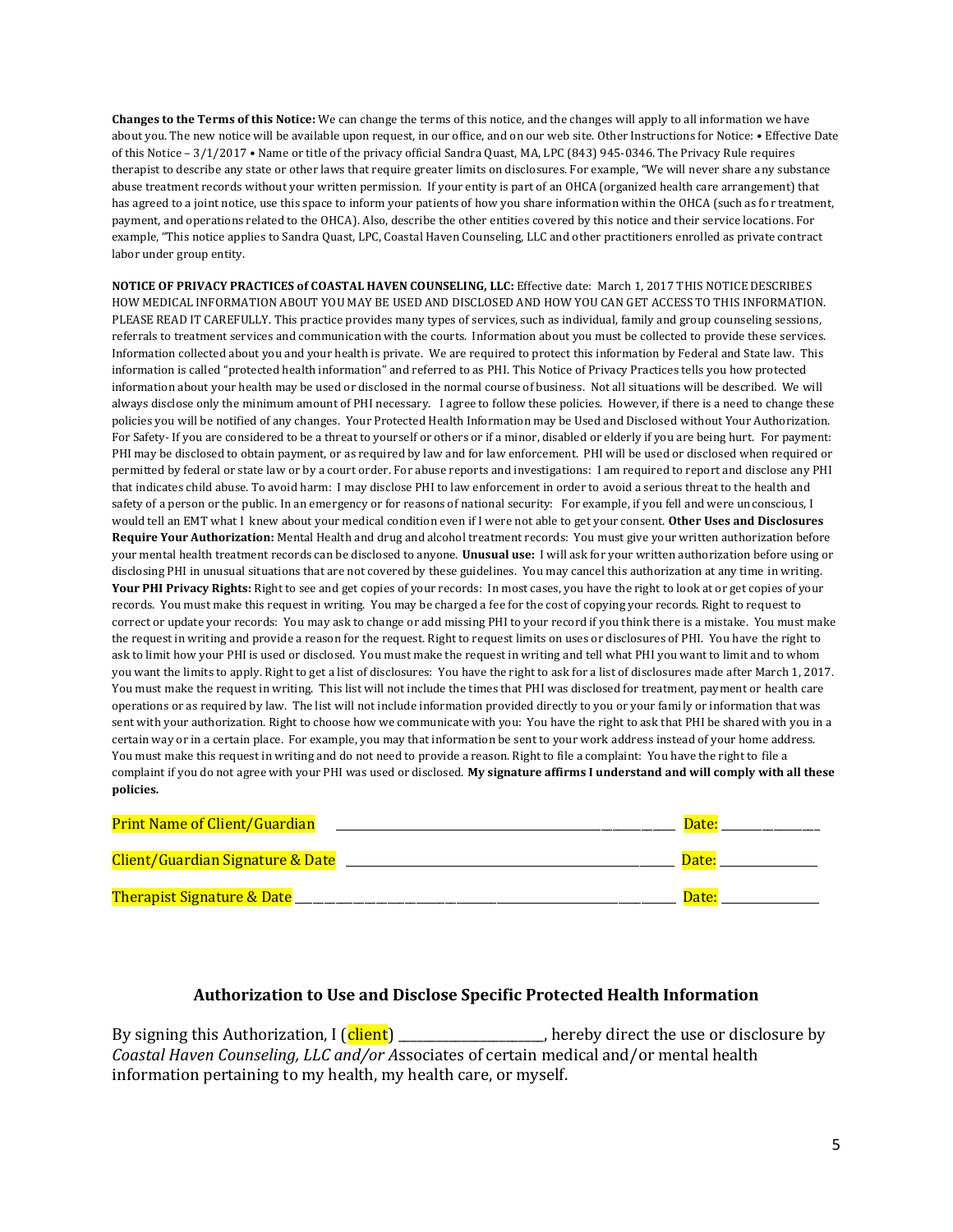This Authorization concerns the following medical/mental health information about myself:

# \_\_\_\_\_ **Check here for all mental health information to release,**

# **Or specify which information specifically to release:**

This information may be used or disclosed by *Coastal Haven Counseling LLC and/or Associates* and

may be disclosed to/received from:

\_\_\_\_\_\_\_\_\_\_\_\_\_\_\_\_\_\_\_\_\_\_\_\_\_\_\_\_\_\_

Name doctor's office/doctor name, or pertaining party below:

# [LIST NAME OR SPECIFIC IDENTIFICATION OF THE PERSON(S) OR CLASS OF PERSONS TO WHOM YOU MAY MAKE THE REQUESTED USE/DISCLOSURE]

\_\_\_\_\_\_\_\_\_\_\_\_\_\_\_\_\_\_\_\_\_\_\_\_\_\_\_\_\_\_\_\_\_\_\_\_\_\_\_\_\_\_\_\_\_\_\_\_\_\_\_\_\_\_\_\_\_\_\_\_\_\_\_\_\_\_\_\_\_\_\_\_\_\_\_\_\_\_\_\_\_\_\_\_\_\_\_\_\_\_\_\_\_\_\_\_\_\_\_\_\_\_\_\_\_\_\_\_\_\_\_\_\_\_

I understand that I have the right to revoke this Authorization at any time except to the extent that *Coastal Haven Counseling LLC and/or Associates* has already acted in reliance on the Authorization. To revoke this Authorization, I understand that I must do so by written request. I understand that information used or disclosed pursuant to this Authorization may be subject to redisclosure by the recipient and no longer subject to privacy protections provided by law. I understand that my written authorization is not required for *Coastal Haven Counseling LLC and/or Associates* to use my protected health information for treatment, payment and health care operations. I understand that I have the right to inspect and copy the information that is to be used or disclosed as part of this Authorization. The Authorization is being requested by *Coastal Haven Counseling LLC and/or Associates* for the following purpose(s): Mental Health Therapy & Coordination of Care

I acknowledge that I have read the provisions in the Authorization and that I have the right to refuse to sign this Authorization. I understand and agree to the terms as stated in this form.

Patient Signature (or authorized person) Witness/Therapist Muslim Date

\_\_\_\_\_\_\_\_\_\_\_\_\_\_\_\_\_\_\_\_\_\_\_\_\_\_\_\_\_\_\_\_\_\_\_\_\_\_\_\_\_\_\_\_\_\_\_ \_\_\_\_\_\_\_\_\_\_\_\_\_\_\_\_\_\_\_\_\_\_\_\_\_\_\_\_\_\_\_\_\_\_\_\_\_\_\_\_\_\_\_ \_\_\_\_\_\_\_\_\_\_\_\_\_\_\_\_\_

This authorization expires on one year from date signed, unless otherwise noted: \_\_\_\_\_\_\_\_

## **AUTHORIZATION FOR RELEASE OF MEDICAID AND/OR PRIVATE INSURANCE INFORMATION: MEDICAID**

**& BCBS/EAP:** I authorize release of any medical information necessary to process MEDICAID, BCBS or other accepted insurance I have provided for claims and request payments of benefits to: Coastal Haven Counseling, LLC/Sandra Quast, LPC 220 Ronnie Ct Suite 2 Myrtle Beach, SC 29579 for services provided by them.

\_\_\_\_\_\_\_\_\_\_\_\_\_\_\_\_\_\_\_\_\_\_\_\_\_\_\_\_\_\_\_\_\_\_\_\_\_\_\_\_\_\_\_\_\_\_\_ \_\_\_\_\_\_\_\_\_\_\_\_\_\_\_\_\_\_\_\_\_\_\_\_\_\_\_\_\_\_\_\_\_\_\_\_\_\_\_\_\_\_\_ \_\_\_\_\_\_\_\_\_\_\_\_\_\_\_\_\_

Patient Signature (or authorized person) Witness/Therapist Distribution of Date